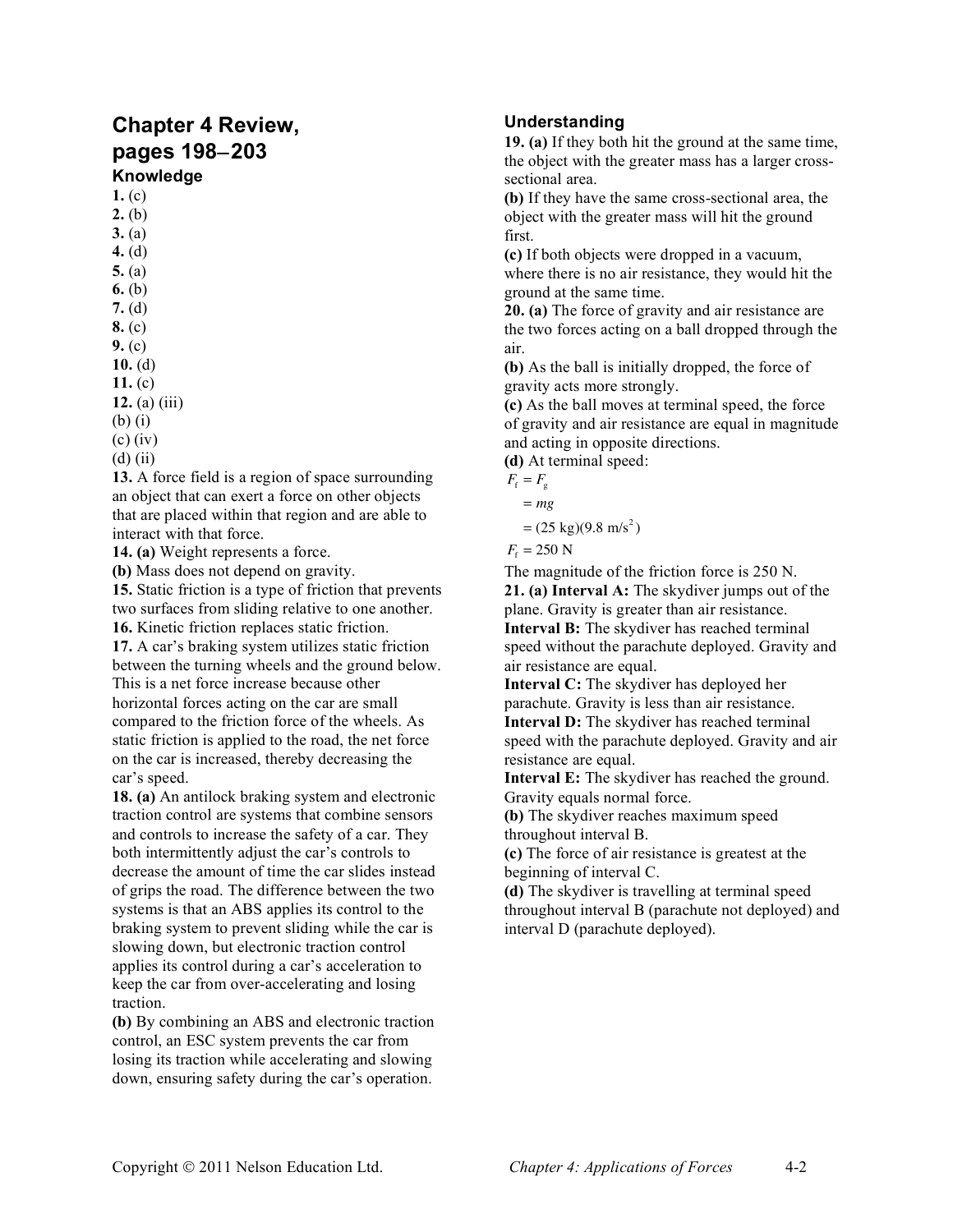

**22. (a)** The slowing of a skydiver after the deployment of the parachute indicates that the gravitational force is less than the air resistance. **(b)** As the skydiver slows towards terminal speed, the air resistance decreases until its magnitude equals that of the gravitational force.

**23.** The magnitudes of the gravitational field strength and the gravitational acceleration at Earth's surface are both  $9.8 \text{ m/s}^2$ .

**24. (a)** Answers may vary. Sample answer: One way to measure gravitational field strength is to measure the weight of a known mass and divide the weight by the mass. A second way is to measure the acceleration of an object falling from a known height.

**(b)** Use the equation  $F_g = mg$  to determine *g*.  $F_{\rm g}$  = *mg* 

$$
g = \frac{F_{\rm g}}{m}
$$

$$
= \frac{14.67 \text{ N}}{1.50 \text{ kg}}
$$

$$
g = 9.78 \text{ N/kg}
$$

The gravitational field strength at that altitude is 9.78 N/kg.

**(c)** This altitude is likely above sea level because the gravitational field strength is less than that at sea level.

**25. (a)** The object will have the greatest weight at the North Pole.

**(b)** The object will have the least weight at the peak of Mount Everest.

#### **(c)**

| Location      | Weight   |
|---------------|----------|
| North Pole    | 124.74 N |
| equator       | 124.09 N |
| Mount Everest | 123.88 N |

**26. (a)** Mass is the quantity of matter in an object. **(b)** It is possible to change the mass of an object by adding or removing material from that object.

**(c)** Weight is a measure of the force of gravity acting on an object.

**(d)** To change the weight of an object, but not the mass, move the object to a location with a different gravitational field strength.

**(e)** The magnitudes of an object's mass and weight will be equal when the gravitational field strength equals 1 N/kg.

**27. (a)** The terms "weightlessness" and "microgravity" are misapplied when discussing astronauts aboard the International Space Station because the astronauts and the space station are both experiencing a large force of gravity towards Earth's centre.

**(b)** The appropriate term to describe the state that makes them appear to float within the space station is that they are both experiencing free fall.

**28.** Choose up as positive. So down is negative. Determine the force of gravity acting on the person.

$$
F_{\rm g}=mg
$$

$$
= (60.0 \text{ kg})(-9.8 \text{ m/s}^2)
$$

$$
F_{\rm g} = -588
$$
 N

Then determine the normal force of the person.

$$
F_{\text{net}} = F_{\text{g}} + F_{\text{N}}
$$

$$
ma = -588 \text{ N} + F_{\text{N}}
$$

$$
(60.0 \text{ kg})(-1.6 \text{ m/s}^2) = -588 \text{ N} + F_{\text{N}}
$$

$$
F_{\text{N}} = +490 \text{ N}
$$

The reading on the scale is 490 N.

**29.** Choose up as positive. So down is negative. **(a)** Since the person is moving at a constant velocity, the net force is zero.  $F_{\rm N} + F_{\rm g} = 0$ 

$$
F_{\rm N} = -F_{\rm g}
$$

The reading on the scale is 58 kg. **(b)** Calculate the normal force of the person accelerating at 2.7 m/s<sup>2</sup> [up].

$$
F_{\text{net}} = F_{\text{g}} + F_{\text{N}}
$$
  
\n
$$
ma = mg + F_{\text{N}}
$$
  
\n(58 kg)(+2.7 m/s<sup>2</sup>) = (58 kg)(-9.8 m/s<sup>2</sup>) + F\_{\text{N}}  
\n
$$
F_{\text{N}} = 725 \text{ N}
$$

Divide the normal force by 9.8 m/s<sup>2</sup> to find the reading on the scale.

$$
\frac{725 \text{ N}}{9.8 \text{ m/s}^2} = 74 \text{ kg}
$$

The reading on the scale is 74 kg.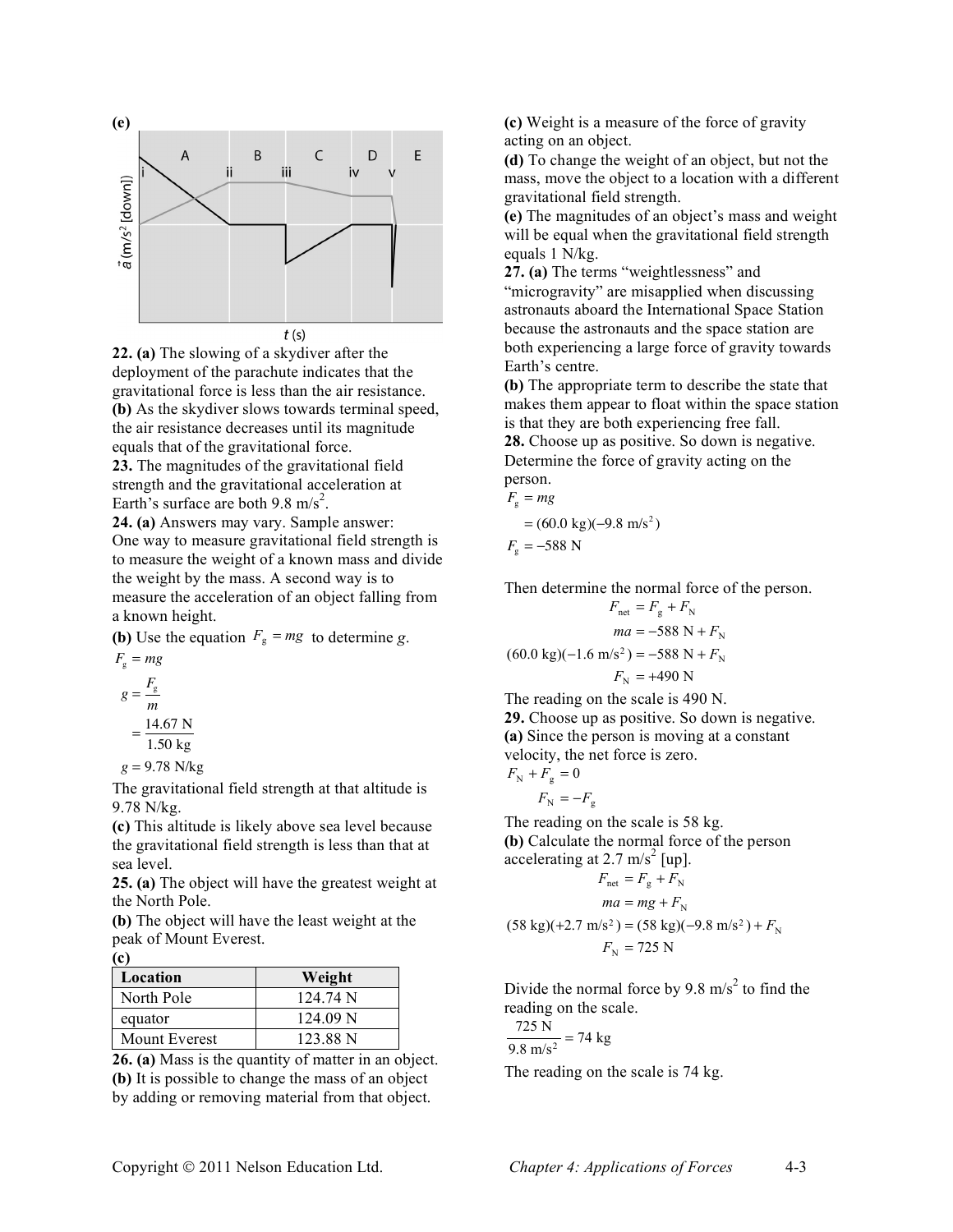**(c)** Calculate the normal force of the person accelerating at 3.8 m/s<sup>2</sup> [down].

$$
F_{\text{net}} = F_{\text{g}} + F_{\text{N}}
$$
  

$$
ma = mg + F_{\text{N}}
$$
  

$$
(58 \text{ kg})(-3.8 \text{ m/s}^2) = (58 \text{ kg})(-9.8 \text{ m/s}^2) + F_{\text{N}}
$$
  

$$
F_{\text{N}} = 348 \text{ N}
$$

Divide the normal force by 9.8 m/s<sup>2</sup> to find the reading on the scale.

$$
\frac{348 \text{ N}}{9.8 \text{ m/s}^2} = 36 \text{ kg}
$$

The reading on the scale is 36 kg.

**30.** Static friction prevents two stationary surfaces from sliding relative to each other, whereas kinetic friction is exerted by one surface on another when the two surfaces are sliding relative to each other. **31. (a)** The force of gravity, the normal force, the applied force, and static friction are acting on the box.

**(b)**



**(c)** Consider the magnitude of the vertical forces on the box.

$$
F_{\rm N} = F_{\rm g}
$$
  
= mg  
= (7.5 kg)(9.8 m/s<sup>2</sup>)  

$$
F_{\rm N} = 74 \text{ N}
$$

The normal force acting on the box at sea level is 74 N.

**32.** (a) If the object is slowing,  $F_a$  is less than  $F_f$ . **(b)** If the object travels at a constant velocity, *F*<sup>a</sup> is equal to  $F_f$ .

**(c)** If the object is speeding up, *F*<sup>a</sup> is greater than *F*f.

**33. (a)** Divide the friction force by the normal force.

$$
\mu = \frac{F_{\rm f}}{F_{\rm N}}
$$

$$
= \frac{6.6 \text{ N}}{30.0 \text{ N}}
$$

$$
\mu = 0.22
$$

The coefficient of friction is 0.22.

**(b)** The object is not moving because the value of the coefficient of friction is high enough that it is more likely to be a coefficient of static friction than kinetic friction.

**34. (a)** To make the steel block start sliding across the horizontal surface, a force equal in magnitude to the force of static friction is required.

$$
F_{S_{\text{max}}} = \mu_{\text{s}} F_{\text{N}}
$$
  
= (0.78)(15 N)

$$
F_{\rm S_{max}} = 12 \text{ N}
$$

The force required is 12 N.

**(b)** To maintain the steel block sliding at a constant speed, a force equal in magnitude to the force of kinetic friction is required.

$$
F_{\rm K} = \mu_{\rm K} F_{\rm N}
$$

 $= (0.42)(15 \text{ N})$ 

 $F_{\rm K}$  = 6.3 N

The force required is 6.3 N.

**35.** Answers may vary.

**(a)** Students' answers should describe any two objects that come in contact with one another but do not move due to friction. Sample answer: When sitting in a chair, static friction prevents me from sliding off.

**(b)** Students' answers should describe any two objects that slide against each other. Sample answer: When sliding with socks on a slippery floor, kinetic friction stops me from sliding forever.

**(c)** Students' answers should explain how the friction in each example in part (a) and part (b) helps something move or stops it from moving. Sample answer: In part (a), static friction helps a person sitting in a chair from moving out of a chair. In part (b), kinetic friction helps stop a person from continuously sliding on the floor.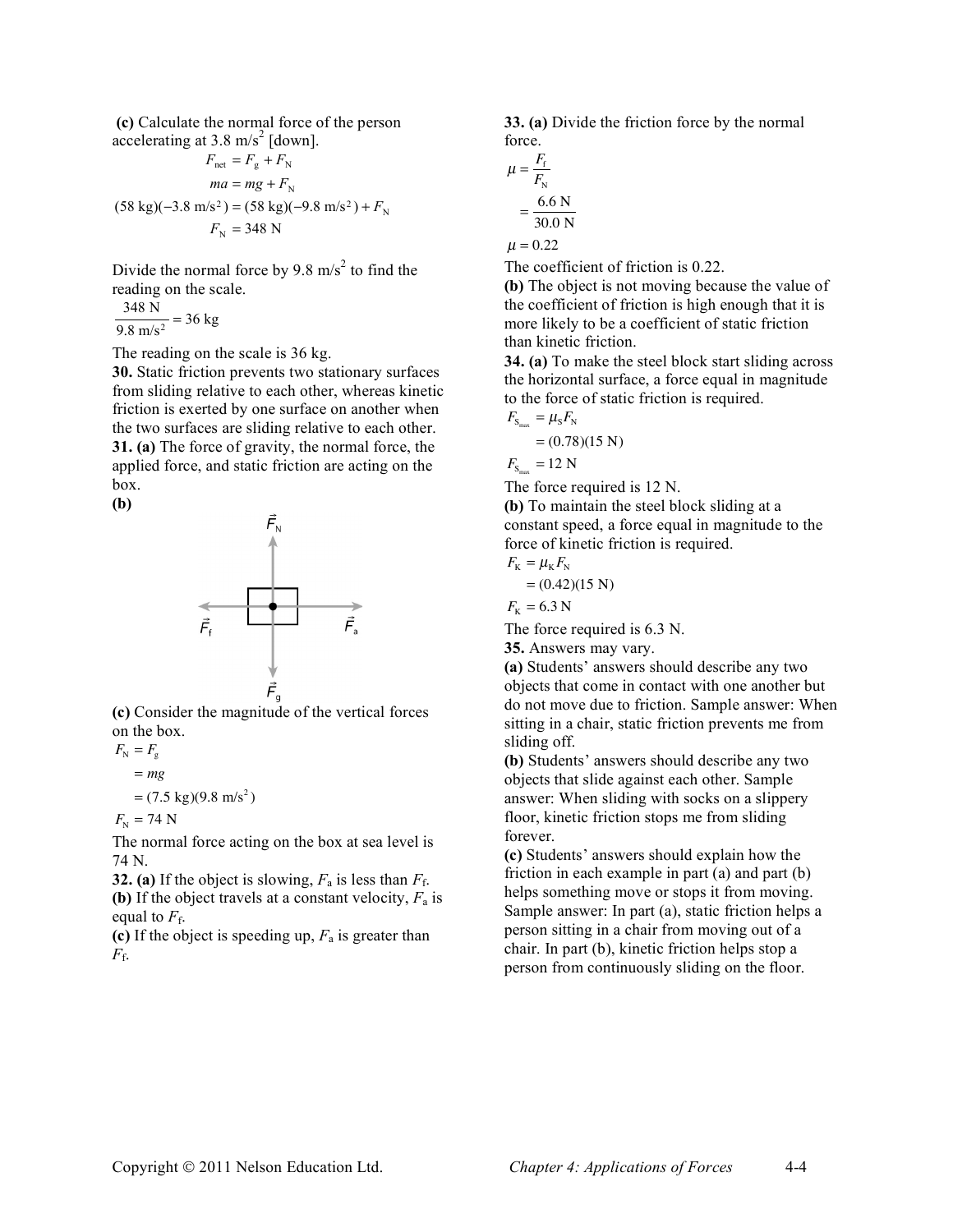**36.** Use the equations  $F_f = F_K = \mu_K F_N$  and  $F_{\text{net}} = ma$  to determine the applied force  $F_{\text{a}}$ .

$$
F_{\text{net}} = F_{\text{a}} - F_{\text{f}}
$$
  
\n
$$
ma = F_{\text{a}} - \mu_{\text{K}} F_{\text{N}}
$$
  
\n
$$
ma = F_{\text{a}} - \mu_{\text{K}} mg
$$
  
\n
$$
(4.4 \text{ kg})(1.5 \text{ m/s}^2) = F_{\text{a}} - (0.25)(4.4 \text{ kg})(9.8 \text{ m/s}^2)
$$
  
\n
$$
F_{\text{a}} = 17 \text{ N}
$$

The magnitude of the horizontal force being applied to move the object is 17 N.

**37. (a)** Use the equation  $F_f = \mu_s F_N$  to determine the force  $F_a$  required. Since the couch is not moving,  $F_{net} = 0$ .

$$
F_{\text{net}} = F_{\text{a}} - F_{\text{f}}
$$
  
\n
$$
F_{\text{net}} = F_{\text{a}} - \mu_{\text{s}} F_{\text{N}}
$$
  
\n
$$
F_{\text{a}} = \mu_{\text{s}} F_{\text{N}}
$$
  
\n
$$
= \mu_{\text{s}} F_{\text{g}}
$$
  
\n
$$
= (0.31)(620 \text{ N})
$$
  
\n
$$
F_{\text{a}} = 190 \text{ N}
$$

The maximum force required to set the couch in motion is 190 N.

**(b)** Use the equation  $F_f = \mu_K F_N$  to determine the force  $F_a$  required. Since the couch is moving at a constant speed,  $F_{\text{net}} = 0$ .

$$
F_{\text{net}} = F_{\text{a}} - F_{\text{f}}
$$
  
\n
$$
0 = F_{\text{a}} - \mu_{\text{K}} F_{\text{N}}
$$
  
\n
$$
F_{\text{a}} = \mu_{\text{K}} F_{\text{N}}
$$
  
\n
$$
= \mu_{\text{K}} F_{\text{g}}
$$
  
\n
$$
= (0.21)(620 \text{ N})
$$
  
\n
$$
F_{\text{a}} = 130 \text{ N}
$$

The force required to maintain the couch moving at a constant speed is 130 N.

**38.** Use the equation  $F_f = \mu_s F_N$  to determine the

maximum coefficient of static friction  $\mu<sub>S</sub>$  required. At the start of the motion,  $F_{\text{net}} = 0$ .

$$
F_{\text{net}} = F_{\text{a}} - F_{\text{f}}
$$
  
\n
$$
0 = F_{\text{a}} - \mu_{\text{s}} F_{\text{N}}
$$
  
\n
$$
F_{\text{a}} = \mu_{\text{s}} m g
$$
  
\n
$$
\mu_{\text{s}} = \frac{F_{\text{a}}}{mg}
$$
  
\n
$$
= \frac{18 \text{ N}}{(2.7 \text{ kg})(9.8 \text{ m/s}^2)}
$$
  
\n
$$
\mu_{\text{s}} = 0.68
$$

The maximum coefficient of static friction between the brick and the wood is 0.68.

**39. (a)** Rubber is an exception to the concept that static friction and kinetic friction acting on an object is independent of the surface area in contact with another surface.

**(b)** This difference affects the design of car tires in that tires requiring more friction are made with an increased surface area. An example of this can be found on the wide tires used on race cars. **40.** Answers may vary. Sample answer:

When the driver starts to speed up on a wet road, the water in front of the tire moves through the grooves and is squeezed out at the back of the tire. If the speed continues to increase, the water might not have enough time to pass through the grooves. The water level in front of the tire will increase, causing the tire to lose contact with the road surface. This hydroplaning stage is dangerous as the driver may lose control and not be able to stop the car due to the very low friction acting on the tires.

**41. (a)** The friction force is applied to the rotor attached to a wheel.

**(b)** The rotor experiences a friction force by coming into contact with the brake pads. **42.** Crumple zones in a car's body and frame increases the distance travelled by the car when a collision occurs. This decreases the magnitude of acceleration experienced, thereby decreasing the force felt by the car's passengers.

**43.** When the force of the club's swing is greater than the friction force between golfer's hand and the golf club, the golf club will fly out of the golfer's hand. Golf club manufacturers use materials with high coefficient of static friction, such as rubber and leather, to make grips to increase the friction force on the golfer's hand. **44. (a)** Roller bearings and ball bearings have been used for years to reduce wear and friction. **(b)** Fluid bearings using a film or fluid are a newer type of bearing that reduces friction to negligible levels.

**(c)** Magnetic levitation systems reduce friction almost completely. They are expensive to operate and require back-up bearings in case of failure. **(d)** Near-frictionless carbon allows for very low coefficients of friction and very hard wear surfaces. Initial applications for this material include the space program and aircraft design.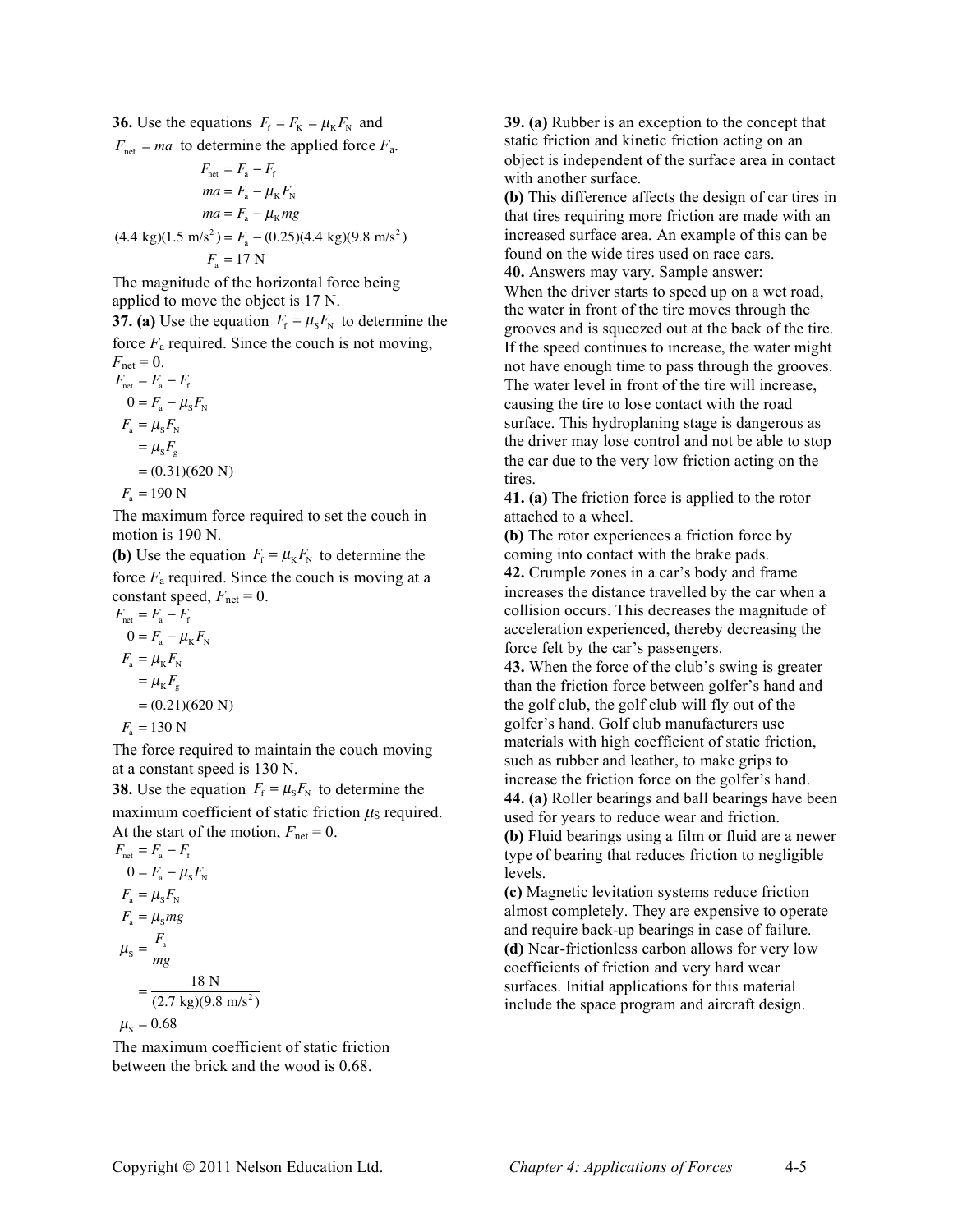**45.** First calculate the total mass of the books:

 $m_T = 6.5 \text{ kg} + 6.5 \text{ kg} = 13 \text{ kg}$ 

Consider all forces acting on the bottom book. Let  $F_{\text{ft}}$  represent the friction force exerted by the table surface and  $F_{\text{fb}}$  represent the friction force exerted by the book at the top. Since the book is not moving,  $F_{\text{net}} = 0$ .

$$
F_{\text{net}} = F_{\text{ft}} - F_{\text{fb}}
$$
  
\n
$$
0 = F_{\text{ft}} - F_{\text{fb}}
$$
  
\n
$$
F_{\text{ft}} = F_{\text{fb}}
$$
  
\n
$$
\mu_{\text{St}} m_{\text{T}} g = \mu_{\text{Sh}} m_{b} g
$$
  
\n
$$
\mu_{\text{St}} m_{\text{T}} = \mu_{\text{Sh}} m_{b}
$$
  
\n
$$
\mu_{\text{Sh}} = \frac{\mu_{\text{St}} m_{\text{T}}}{m_{b}}
$$
  
\n
$$
= \frac{(0.15)(13 \text{ kg})}{6.5 \text{ kg}}
$$
  
\n
$$
\mu_{\text{Sh}} = 0.30
$$

The minimum coefficient of static friction between the books is 0.30.

#### **Analysis and Application**

**46. (a)** When a person is riding an elevator, the acceleration of the elevator combines with the acceleration of gravity to make the person feel a net force that is different than the net force caused by gravity alone. When the elevator is accelerating upward, the acceleration brings the person closer to the floor. This acceleration combines with the acceleration due to gravity to create an increased net force toward the floor so the person feels heavier. When the elevator is accelerating downward, the acceleration brings the person farther away from the floor. This acceleration combines with the acceleration due to gravity to create a decreased net force toward the floor so the person feels lighter.

**(b)** Answers may vary. Sample answer: Riding a roller coaster or a vehicle quickly over hills increases and decreases a person's acceleration in similar ways to riding an elevator. **47.** Answers may vary. Sample answer: In the diagram, the cannonball falls back to Earth's surface due to the gravitational force directed towards the centre of Earth. Since it is falling under the influence of gravity only, it is said to be in free fall. As the velocity of the cannonball increases from (a), the trajectory of the cannonball curves away from Earth's surface and travels farther and farther before it returns to Earth. At (e), the cannonball is fired with the right velocity to travel around Earth under the influence of Earth's

gravitational field, but never returning to Earth. At (f), the cannonball can travel fast enough to escape from Earth's gravitational field. So trajectory (f) is the fastest.

**48.** Answers may vary. Sample answer: From the photograph, the metal surface is not really levelled and there are grooves, cracks, and holes that will exert friction force on another surface that is in contact with it. It seems that no matter how smooth a surface appears to be, it is not perfectly smooth. That is why the coefficients of friction for materials are never zero.

**49. (a)** Use the equations  $F_f = F_K = \mu_K F_N$  and

 $F_{\text{net}} = ma$  to determine the mass.

$$
F_{\text{net}} = F_{\text{a}} - F_{\text{f}}
$$
  
\n
$$
ma = F_{\text{a}} - \mu_{\text{K}} F_{\text{N}}
$$
  
\n
$$
ma = F_{\text{a}} - \mu_{\text{K}} mg
$$
  
\n
$$
ma + \mu_{\text{K}} mg = F_{\text{a}}
$$
  
\n
$$
ma = \frac{F_{\text{a}}}{a + \mu_{\text{K}} g}
$$
  
\n
$$
= \frac{150 \text{ N}}{2.53 \text{ m/s}^2 + (0.15)(9.8 \text{ m/s}^2)}
$$
  
\n
$$
= 37.5 \text{ kg}
$$
  
\n
$$
m = 38 \text{ kg}
$$

The mass of the block is 38 kg. **(b)** Since the block moves with a constant velocity,  $F_{\text{net}} = 0$ . Use the equation  $F_{\text{f}} = F_{\text{K}} = \mu_{\text{K}} F_{\text{N}}$  to determine  $\mu_K$ .  $0 = F_{\rm a} - F_{\rm f}$ 

$$
F_{\rm f} = F_{\rm a}
$$
  
\n
$$
\mu_{\rm K} F_{\rm N} = F_{\rm a}
$$
  
\n
$$
\mu_{\rm K} mg = F_{\rm a}
$$
  
\n
$$
\mu_{\rm K} = \frac{F_{\rm a}}{mg}
$$
  
\n
$$
= \frac{150 \text{ N}}{(37.5 \text{ kg})(9.8 \text{ m/s}^2)}
$$

 $\mu_{\rm K} = 0.41$ 

The coefficient of kinetic friction between the block and the new surface is 0.41.

**50. (a)** Use the equations  $F_f = \mu_K F_N$  and

 $F_{\text{net}} = ma$  to determine the acceleration of each team.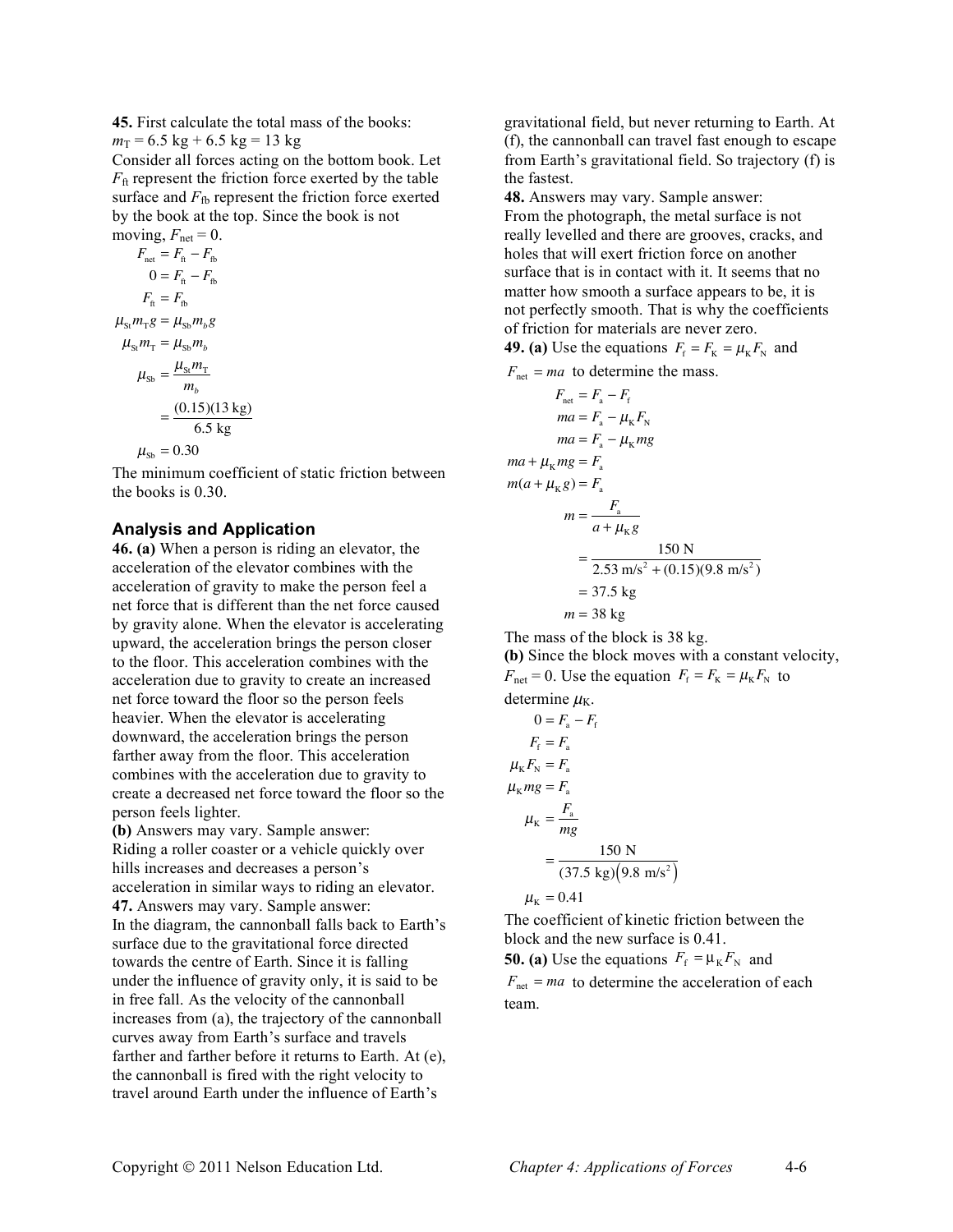**Team 1:**  
\n
$$
F_{\text{net}} = F_1 - F_f
$$
\n
$$
m_1 a_1 = F_1 - \mu_K F_N
$$
\n
$$
m_1 a_1 = F_1 - \mu_K m_1 g
$$
\n
$$
a_1 = \frac{F_1 - \mu_K m_1 g}{m_1}
$$
\n
$$
= \frac{230 \text{ N} - (0.01)(170 \text{ kg})(9.8 \text{ m/s}^2)}{170 \text{ kg}}
$$
\n
$$
a_1 = 1.25 \text{ m/s}^2
$$

**Team 2:**

$$
F_{\text{net}} = F_2 - F_{\text{f}}
$$
  
\n
$$
m_2 a_2 = F_2 - \mu_{\text{K}} F_{\text{N}}
$$
  
\n
$$
m_2 a_2 = F_2 - \mu_{\text{K}} m_2 g
$$
  
\n
$$
a_2 = \frac{F_2 - \mu_{\text{K}} m_2 g}{m_2}
$$
  
\n
$$
= \frac{250 \text{ N} - (0.01)(195 \text{ kg})(9.8 \text{ m/s}^2)}{195 \text{ kg}}
$$

 $a_2 = 1.18$  m/s<sup>2</sup>

The acceleration of team 1 is faster so team 1 will have a quicker start.

**(b)** For each team, the applied force is the same as the force of static friction and the acceleration is calculated as follows.

 $F_{\text{net}} = F_{\text{a}} - F_{\text{f}}$  $ma = \mu_s F_{\rm N} - \mu_{\rm K} F_{\rm N}$  $ma = \mu_s mg - \mu_k mg$  $a = (\mu<sub>s</sub> - \mu<sub>K</sub>)g$ 

The accelerations are independent of the mass of the sleds so both sleds have the same acceleration.

**51. (a)** Since there is no applied force,  $F_{\text{net}} = F_{S_{\text{max}}}$ .  $F_{\text{net}} = F_{S_{\text{max}}}$ 

 $ma = \mu_s F_N$  $ma = \mu_s mg$  $a = \mu_s g$  $=(0.05)(9.8 \text{ m/s}^2)$ 

$$
a = 0.49 \text{ m/s}^2
$$

The broomball player is expected to create a maximum acceleration of  $0.5 \text{ m/s}^2$ .

**(b)** For a different value of 
$$
\mu_s
$$
,  
\n $F_{net} = F_{s_{max}}$   
\n $ma = \mu_s F_s$   
\n $ma = \mu_s mg$   
\n $a = \mu_s g$   
\n $= (0.85)(9.8 \text{ m/s}^2)$   
\n $a = 8.3 \text{ m/s}^2$ 

The maximum possible acceleration is 8.3 m/s<sup>2</sup>. **(c)** If a player of greater mass were on the same surface, the values above would not change. **52.** Tread pattern could play a role in preventing hydroplaning. An example could be a tread pattern that sheds water away from the tire instead of requiring it to channel through the entire tread pattern.

**53.** If friction were reduced on all axes of an ice skate, the skater would never be able to use friction to increase her speed while skating or be able to turn.

#### **Evaluation**

**54.** Answers may vary. Sample answers: **(a)** Advantages of creating an infrastructure in a lower gravitational field may include lower costs of building materials, transportation, and maintenance. Infrastructure would weigh less and therefore could be made smaller as it does not have to carry as much of it own weight. Transportation of a lighter and smaller structure would be easier. Friction wear on many components would be less and so repair and replacement costs would be lower. Disadvantages may include decreased stopping capabilities of vehicles and material manipulation via gravity. For example, extruding metal sheets through rollers would be more difficult.

**(b)** In a lower gravitational field, the human body would benefit from less joint wear. However, there could be some possible disadvantages. With lower gravitational field strength, the cells of the bones and muscles may adjust themselves so that the bones are no longer as strong as they are in Earth's gravitational field. Problems such as low bone density would occur.

**(c)** The obvious effect is that sports would have to be completely retooled. Regular-sized baseballs would be hit for home-runs each time players went for the ball. Basketball players would be able to jump to the rim without much skill or effort.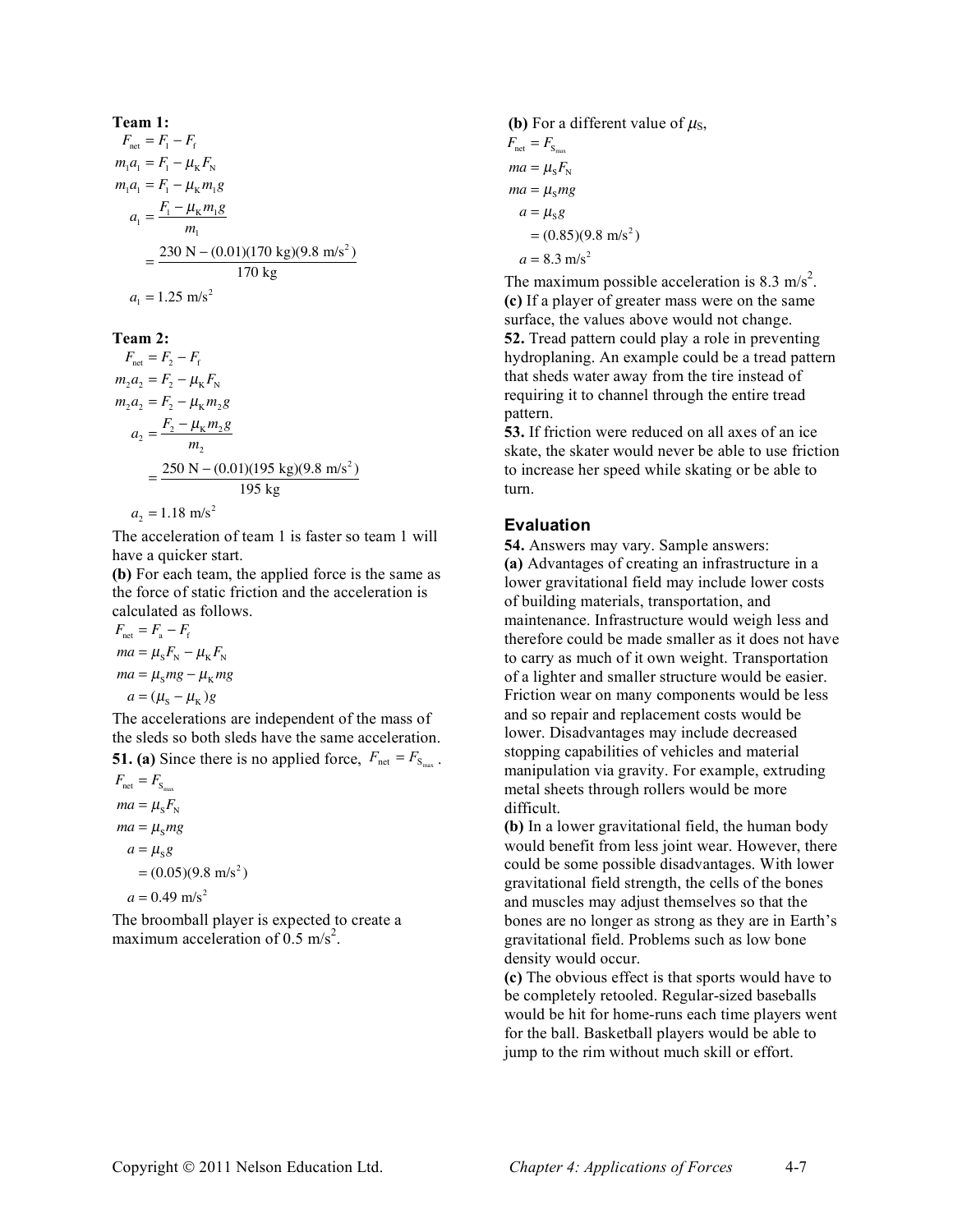**55. (a)** If the Moon were closer to Earth, tidal shifts would be greater because the pull by the Moon's gravitational field increases as the distance from the Moon's surface decreases. **(b)** If the Moon had less gravitational pull, the magnitude of the tidal shifts would be smaller. **(c)** Answers may vary. Sample answer: One possible effect of having multiple moons would be multiple tidal shifts of varying magnitude based on the gravitational field strength and the distance of each of the moons. **56.** Answers may vary. Sample answer: To determine the coefficients of friction, the experimental procedure should include measuring the normal force, the applied force, and the acceleration of an object on a surface very accurately. Surface conditions such as humidity, wetness, dust, or dirt would affect results. These variables could be catalogued with their associated friction coefficients so as to characterize a more complete description of the friction interaction of the materials.

**57.** Answers may vary. Sample answer: Without friction, driving as we know it would not be possible. Car tires would not be able to push against the road, leaving the car in place. Other propulsion methods would have to be substituted for the friction between tires and road. Perhaps rockets could be used for automobile propulsion. **58.** Answers may vary. Sample answers: **(a)** Friction loss has an impact on the fuel efficiency of the engine of a car. Some energy coming from the fuel is wasted in the form of heat due to friction. As a result the fuel efficiency of the car decreases.

**(b)** Friction could be minimized by decreasing the number of moving parts or by adding bearings and lubricants between sliding parts to reduce friction. **59.** Answers may vary. Sample answers:

**(a)** Table 1 shows that there are challenges with predicting forces between two parts of greasy steel because the coefficients of friction are shown as ranges. To predict a force accurately, the coefficient of friction must be known exactly. A range of coefficients will create a range of possible forces.

**(b)** Engineers might overcome the uncertainty by using in their designs materials that have more certain coefficients of friction.

**(c)** Many variables go into the forces experienced by a golf club. These include the speed of the club, the swing angle at which the club hits the ball, the face angle at which the ball hits the club, and the location of impact.

#### **Reflect on Your Learning**

**60.** Answers may vary. Sample answer: **(a)** Car tires take advantage of gravity-induced friction to move cars and allow people to travel much longer distances than they otherwise would be able to.

**(b)** The soles of boots are manufactured with rubber that has a high coefficient of kinetic friction to increase the grip as we walk on icy or slippery surfaces.

**61. (a)** Mass and weight can be used interchangeably because there is a direct correlation between mass and weight if the gravitational field is consistent, which it is on Earth's surface.

**(b)** In the context of physics, the assumption cannot be made that a specific mass corresponds to a specific weight. This assumption is wrong when the gravitational force changes. Further, the mass is related to the net force by the mass's acceleration. This means that mathematically, mass and force are different. Since weight is the product of mass and gravitational acceleration, weight is a force.

**62.** Answers may vary. The first part of the answer may be as follows: Air resistance can be used to our advantage as a transportation mode in sailing. Sailboats use air resistance as their primary propulsion force. Many other vehicles, such as planes and cars have to use large quantities of energy to overcome the forces that air resistance applies in the direction opposite to the vehicle's motion. The second part of the answer should include a discussion about students' introduction to air resistance before reading this chapter. It could be some real world scenarios such as riding a bike into the wind or a classroom oriented introduction. **63.** Answers may vary. The safety features known before reading this chapter may include seat belts and airbags, and others discussed in this chapter. Safety features seen advertised (which is popular among auto makers) or outside of this chapter may also be included. A thoughtful answer should indicate that these safety features do not make cars completely safe or accident resistant so drivers should always drive with utmost caution.